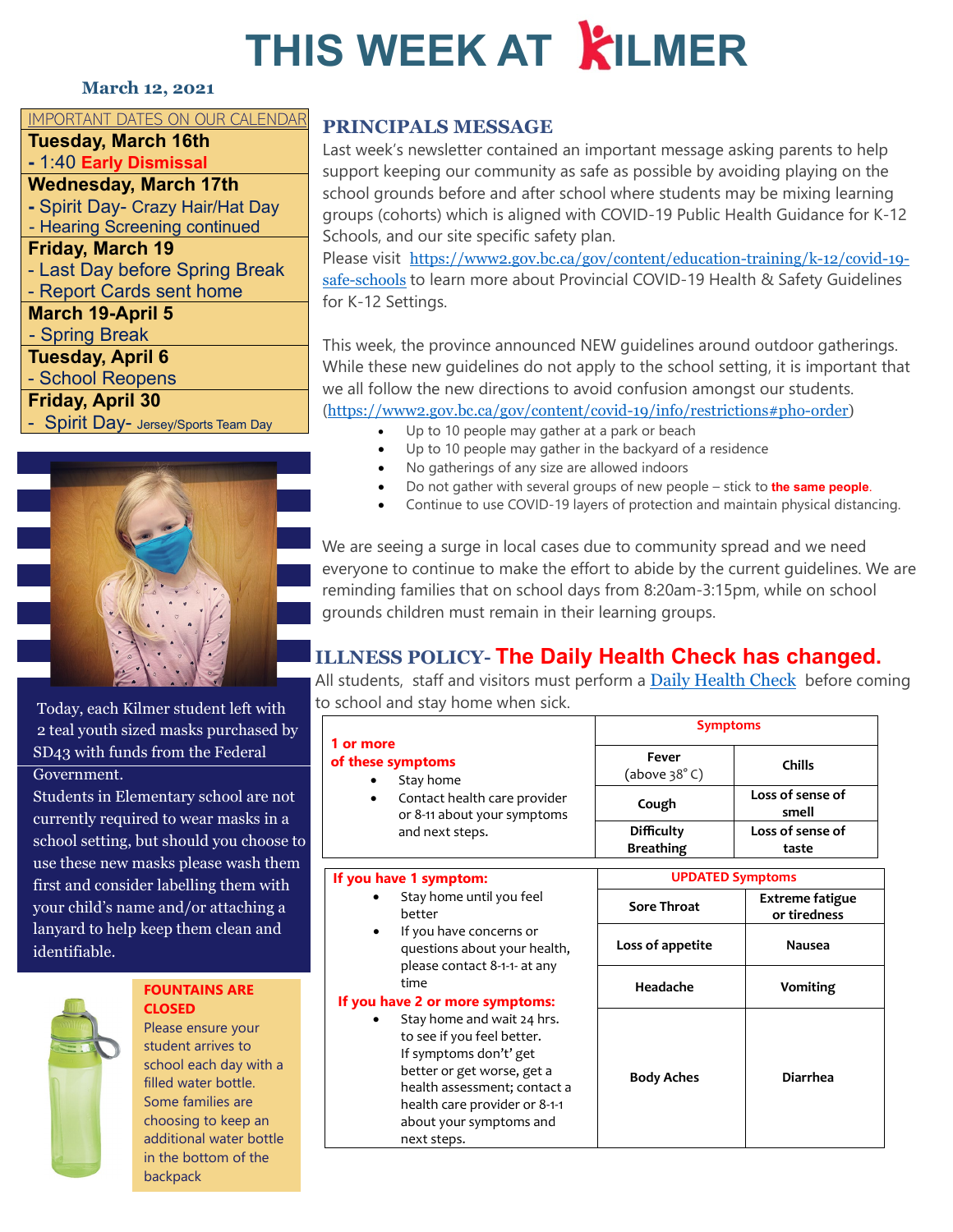# **THIS WEEK AT KILMER**

If a child starts showing or indicates any symptom as listed above while at school, they will be instructed to put on a mask and moved to the Isolation Room.

Parents will be contacted and must plan arrangements to have their student picked up right away.

The Daily Health Check for students has been updated to reflect the new information provided by the Ministry of Education and the BCCDC. For convenience, the Ministry of Education has also provided a link to the new App for the Daily Health Check. To download the mobile app go to: [K-12 Health Check \(gov.bc.ca\)](https://www.k12dailycheck.gov.bc.ca/mobile?lang=en)

### **DOGS ON THE SCHOOLGROUNDS**

Students have noticed an increase of dog poo left in their play areas, ultimately ruining their outdoor activity. We are happy to welcome family dogs on the playground before and after school. All dogs must remain on a leash. **Please clean up after your dog.**



#### **STUDENT ABSENCES**

We are finding that too much information regarding absences is going to teachers instead of the office and we are making phone calls because the office has not been informed. The Online Absence form, is a District Standard. If your child is going to be away, you're running late or they require an early dismissal please submit a Daily Absence Report Online, before 8am. **[Report your Student's Absence Online](https://www2016.sd43.bc.ca/eforms/_layouts/15/FormServer.aspx?XsnLocation=http://www2016.sd43.bc.ca/eforms/AbsenceReportForm/Forms/template.xsn&OpenIn=browser&SaveLocation=http://www2016.sd43.bc.ca/eforms/AbsenceReportForm&Source=http://www2016.sd43.bc.ca/eforms/AbsenceReportForm)**

**Due to COVID-19 protocols, we can not facilitate Early Dismissals during the Lunch Hour or Recess Break. Early Dismissals and late arrivals are executed from the exterior classroom doors.**

**Kilmer Elementary** 1575 Knappen St Port Coquitlam, BC V3C 2P8 604-941-3401 kilmer@sd43.b.ca [www.sd43.bc.ca/school/kilmer](http://www.sd43.bc.ca/school/kilmer)

#### **OFFICE HOURS**

*The doors to the school remain locked, please call the office at 604-941-3401 between 8:15-3:15 if you require assistance or email the school at Kilmer@sd43.bc.ca. We ask that your child arrives prepared for their day.*